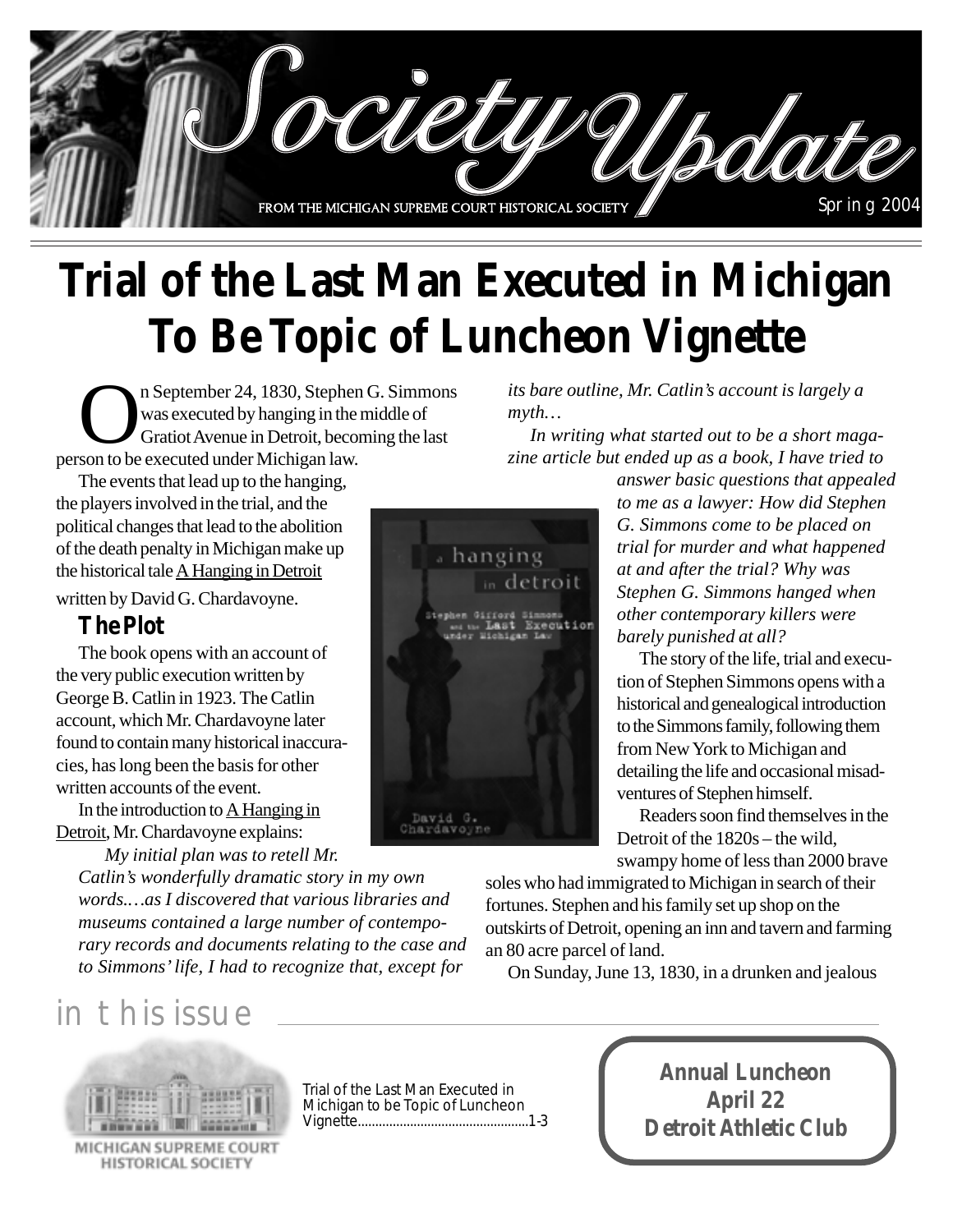rage, Stephen beat his wife Levana to death; an act that lead to his conviction of murder and to his execution just three months later.

From the unusual jury selection process, to the quick trial and speedy verdict, A Hanging in Detroit goes on to relay the facts of the case and the events that took place in the courtroom inside what was then the Capitol building in Detroit.

The novel ends with a description of the process that lead to the 1846 abolition of the death penalty – making Michigan "not only the first state, but also the first government in the English-speaking world to abolish capital punishment" – and finally to the inclusion of Article 4, Section 46 of Michigan's 1963 Constitution.

### **The Players**

Although the trial took place in Wayne County Circuit Court and did not directly involve the Territorial Supreme Court, the case relates directly to Michigan Supreme Court history as each of the presiding circuit judges – William D. Woodbridge, Solomon Sibley, and Henry C. Chipman – were simultaneously serving the Territory as Supreme Court Justices. In addition, the prosecuting attorney, B.F.H. Witherell, eventually became a justice of the Michigan Supreme Court.

#### **The Defendant: Stephen G. Simmons**

A farmer and tavern keeper and a known abuser of alcohol who was "consistently and aggressively violent" when he drank.

#### **The Defense: George A. O'Keeffe**

A "spell-binding orator...an incomparably dramatic and witty trail lawyer," O'Keeffe was retained by Stephen the



day before the trial. He had already represented Stephen in civil matters and agreed to defend Stephen without a cash-up-front deposit.

## **The Prosecution: Benjamin F.H. Witherell**

A "handsome, even-tempered, kind and popular" man, Witherell was the District Attorney at the time of the trial. A temperate man, "Witherell had already served as judge of the Wayne County Court and as prosecutor for both St. Clair and Wayne Counties." He eventually became the 18th Justice of the



Michigan Supreme Court in 1857.

#### **The Judges:**

Acting as judges of the territorial circuit court and, in particular, as judges of Wayne County Circuit Court, three justices of the Territorial Supreme Court presided over the trial. "Having Supreme Court judges do double duty may have been efficient, but it created a disadvantage for Stephen and other defendants. Because the law required that at least two of the judges be present at each session of a circuit court, Stephen could be sure that the judges who would decide any appeal that he might make to the Supreme Court would be the same judges who had made the ruling...that was the basis of his appeal."

#### **Solomon Sibley**

Arriving in Detroit in 1798, Sibley's "intelligence, charm, and romantic good looks soon made him one of



the most prominent and influential men of early Detroit." He was appointed to the Territorial Supreme Court in 1824 by President James Monroe, becoming the 6th Territorial Justice and serving the Court from 1824 until 1837.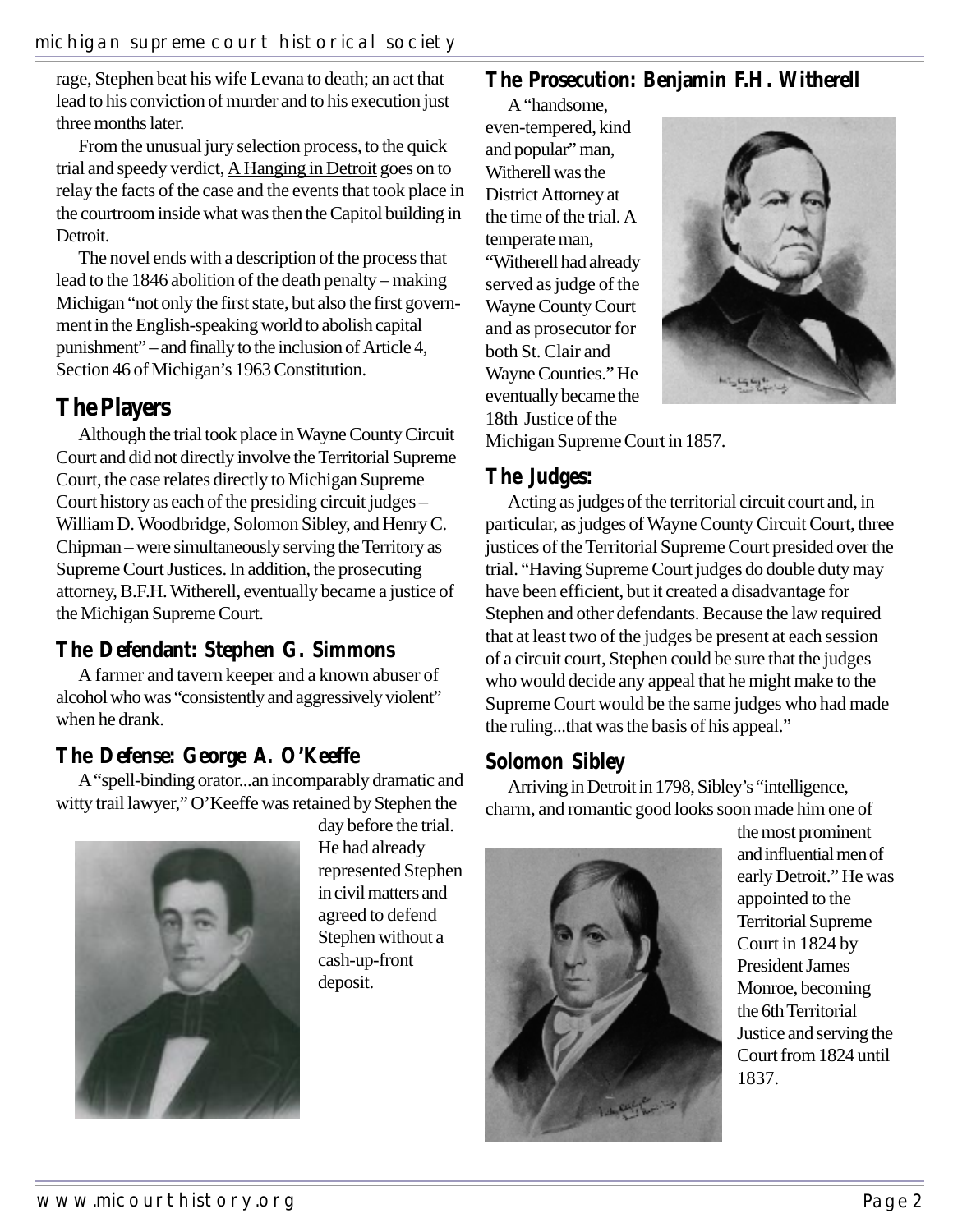## **Henry C. Chipman**

A "newcomer" to Michigan, Chipman arrived in

Detroit in 1824 and began publishing the *Michigan Herald*. Chipman was appointed Chief Justice of the Wayne County Circuit Court in 1825 and, after being appointed by President John Quincy Adams, became that 7th Territorial Justice . He served the Court from 1827 until 1832.



## **William D. Woodbridge**

Described as "dour, irascible, an inveterate officeholder, a staunch lieutenant" and as "honest, conservative,



and unimaginative," Woodbridge had served as the Territorial Secretary, delegate to Congress, and became the 8th Territorial Justice, serving the Court from 1828 until 1832.

## **The Trial**

The first step of the trial, jury selection, got off to a rocky start. Three days and 128 candidates later, a jury of twelve was seated and the prosecutor opened arguments late on the third day. The case for the prosecution featured testimony of several eye witness, including three of Stephen's children who testified for the prosecution. One traveling journalist reported that "in telling the story of their mother's dreadful end, they brought their father to the gallows."

On the following day, defense attoney O'Keeffe attempted to convince the jury that Stephen was guilty of manslaughter and not murder, that he "had been under the control of strong drink at the time of the crime, that he did not intend, and could not have intended, to kill Levana."

The jury was sequestered for the remainder of that day

and returned the following day with a verdict. They announced their verdict: "being polled each and every of them say they find the Prisoner Stephen G. Simmons Guilty of the felony for which he stands charged."

At his sentencing twelve days later, Simmons was sentenced to be "hanged by the neck until he be dead."

## **The Hanging**

As the time for Stephen's execution drew near, Sheriff Woodworth prepared for the public spectacle. He planned for the "comfort and entertainment of the expected crowd of spectators at the execution…Woodworth ordered wooden grandstands erected on three sides of the scaffolding, uniformed militia to be deployed around the scaffolding as a guard of honor, a military band to serenade the crowd while it waited for the main event, and vendors to patrol the grounds hawking food, whiskey, and rum." "The *North-Western Journal* estimated that the crowd gathered around the scaffold on [the morning of the execution] exceeded two thousand."

Though the execution itself went off without a hitch, some of the spectators found the whole event disturbing and it was the last execution to take place in the state of Michigan.

## **The Rest of the Story...**

Though the event itself, and the eventual changes to Michigan law eliminating the death penalty, are familiar, the details and the facts of the story are not. To hear the rest of the story, join us on Thursday, April 22, at the Detroit Athletic Club for our 13<sup>th</sup> Annual Membership Luncheon.

# **ANNUAL LUNCHEON TICKETS STILL AVAILABLE:**

**PURCHASE YOURS AT THE DOOR \$35.00 PER PERSON**

**APRIL 22, 2004 DETROIT ATHLETIC CLUB 12:00 NOON**

----------------------------